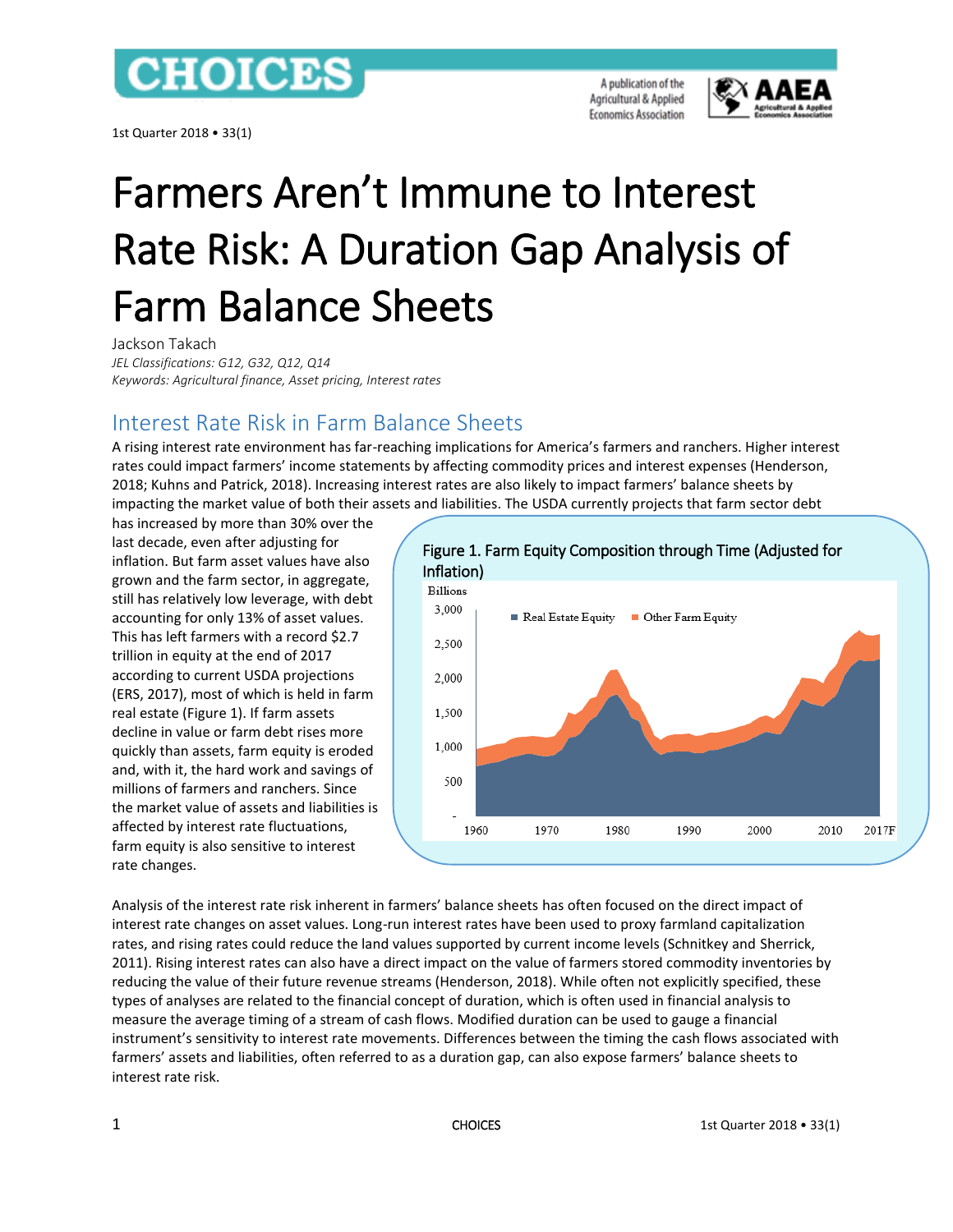This article illustrates how duration can be applied to farmers' balance sheets. After illustrating their application, the concepts are used to measure the farm sector's duration gap or the difference between the timing of the cash flows associated with the sector's assets and liabilities. Since equity is the difference between assets and liabilities, this analysis can be used to determine how the equity in farm operations is impacted by changes in interest rates. The sections below outline the basics of financial duration, demonstrate how a single balance sheet is affected by changing interest rates, and then apply these concepts to at the U.S. level to show how farm sector equity may be impacted by changes in interest rates. Practical implications of the exposure to interest rate risk are provided along with guidance for managing the risk exposure for farm businesses.

## Duration Applied to the Farm Balance Sheet

In finance, an asset's value is often expressed as the sum of the present value of its future cash flows. Duration is used to provide a measure of the timing of cash flows associated with a given financial instrument (Macaulay, 1938). When calculating duration, the timing of each cash flow is weighted by the size of the present value of that cash flow relative to the present value of all cash flows:

$$
Macaulay \;Duration\left(Years\right) = \sum_{i=1}^{n} time_i \times \frac{PV \; of \; Cash \; Flow_i}{PV \; of \; All \; Cash flows}.
$$

Because duration considers the timing and size of cash flows as well as the discount rate used to calculate the present value of future cash flows, it can be thought of as measuring the weighted average timing of the cash flows generated by a given asset or liability.

Short-term assets and liabilities have lower duration values because cash flows happen over a short period, whereas long-term assets and liabilities have higher duration values because cash flows are more spread out over a longer period.

Applying duration to the cash flows associated with a farm operation's debt provides a way to measure the average timing of cash flows due from a given liability. For example, a farmoperating loan with a single payment due in 12 months would have a duration of 1.0 year. On the other hand, a 15-year fixed rate farm real estate loan has an approximate duration of 9.5 years if the payments do not vary during the life of either debt. Even if two loans have the same term, they

#### Figure 2. Comparing Cash Flows for Loans with Equal Term but Different Amortization Periods



may not have the same duration if there are differences in the size or timing of payments. Figure 2 demonstrates this concept by calculating the duration of two long-term real estate loans, each with a term of 15 years. The first loan is fully paid off at the end of the 15-year term (typically referred to as being fully amortizing), while the second has a 25-year amortization period. The balance remaining after the 15-year term is due as a balloon payment. Although the loans have the same 15-year term, the loan with the balloon payment has more cash flow weighted in later years and thus has a longer duration.

Compared to calculating the duration of farm debt, where the timing of cash flows is often known, the application of duration to farmers' assets can require careful consideration of the underlying cash flows. Once the timing of cash flows is determined, the same analysis can also be applied to a farm operation's assets to understand the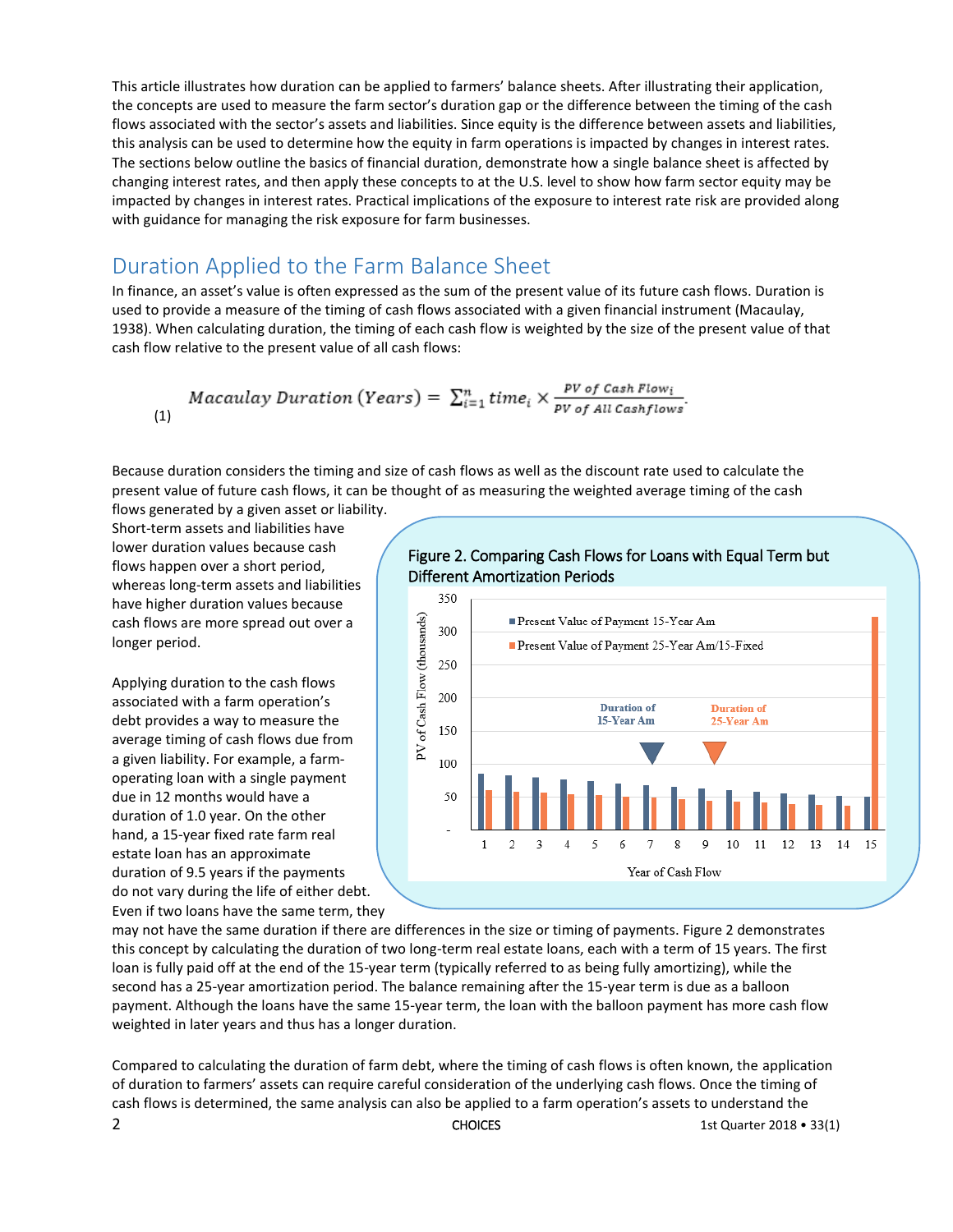average timing of the cash inflows they generate. For example, farmland can generate cash flows in the form of annual lease payments, or the sale of crops and livestock can generate cash flows in the form of one-time cash payments.

While understanding the timing of cash flows provides useful information on financial instruments, the idea of duration has been extended to provide an indication of the instrument's interest rate sensitivity. Modified duration provides a useful extension of duration that measures the change in the value of an asset resulting from a change in market interest rates (Redington, 1952). Modified duration is the change in the value of an asset or liability given a change in market interest rates. For example, if a farm loan had a modified duration of 1.5, a 1 percentage point increase in interest rates would cause a 1.5% decrease in the value of the loan. This interpretation of modified duration is incredibly powerful: In one number, an analyst, portfolio manager, banker, agricultural lender, or farmer can measure exactly how much interest rate risk exists on any asset or liability. The higher the number, the greater the change in the value of the asset or liability in response to movements in market interest rates and therefore, the greater the interest rate risk:

\n- (2)
\n- $$
Modified\;Duration\left(D\right) = \frac{Macaulay\;Duration}{1+y}
$$
\n- (3)
\n

$$
\triangle Value = -Modified\;Duration \times \triangle\; Interest\; Rates \times Value\;of\; Asset\;or\;Liability
$$

Both assets and liabilities are exposed to changes in interest rates. Falling interest rates lead both asset and liability market values to rise by increasing the present value of associated cash flows, while rising interest rates decrease the present value of future cash flows, causing the market value of asset and liability values to decline. For a farmer, the expected rise in interest rates will cause the market value of assets and debt to fall, all else equal. Whether the market value of a farmer's equity rises or falls with interest rates depends on the relative sensitivity of assets and debt. However, the market value of equity must be exposed to interest rate risk since it is the difference between assets and liabilities and each is exposed to interest rate risk.

Since modified duration measures this sensitivity, the weighted difference between the modified duration of assets and liabilities, typically referred to as the duration gap, can be used to measure the sensitivity of equity to interest rate fluctuations:

(4)

$$
Duration\ Gap=\frac{Duration_{Assets}-\frac{Liabilities}{Assets}}{Assets}\times \text{Duration}_{Liabilities}.
$$

Once calculated, the duration gap can be combined with a farmer's current asset position and the interest rate change to determine the movement in equity:

#### (5)  $\Delta$ Equity =  $-$ AssetsXDuration Gap  $\times$   $\Delta$ Interest Rates.

If assets have a longer duration than liabilities, the duration gap is positive, and the value of equity and a rising interest rate environment will reduce that value of equity. Conversely, if the debt has a longer duration, the duration gap will be negative, and a rising interest rate environment will increase that value of equity.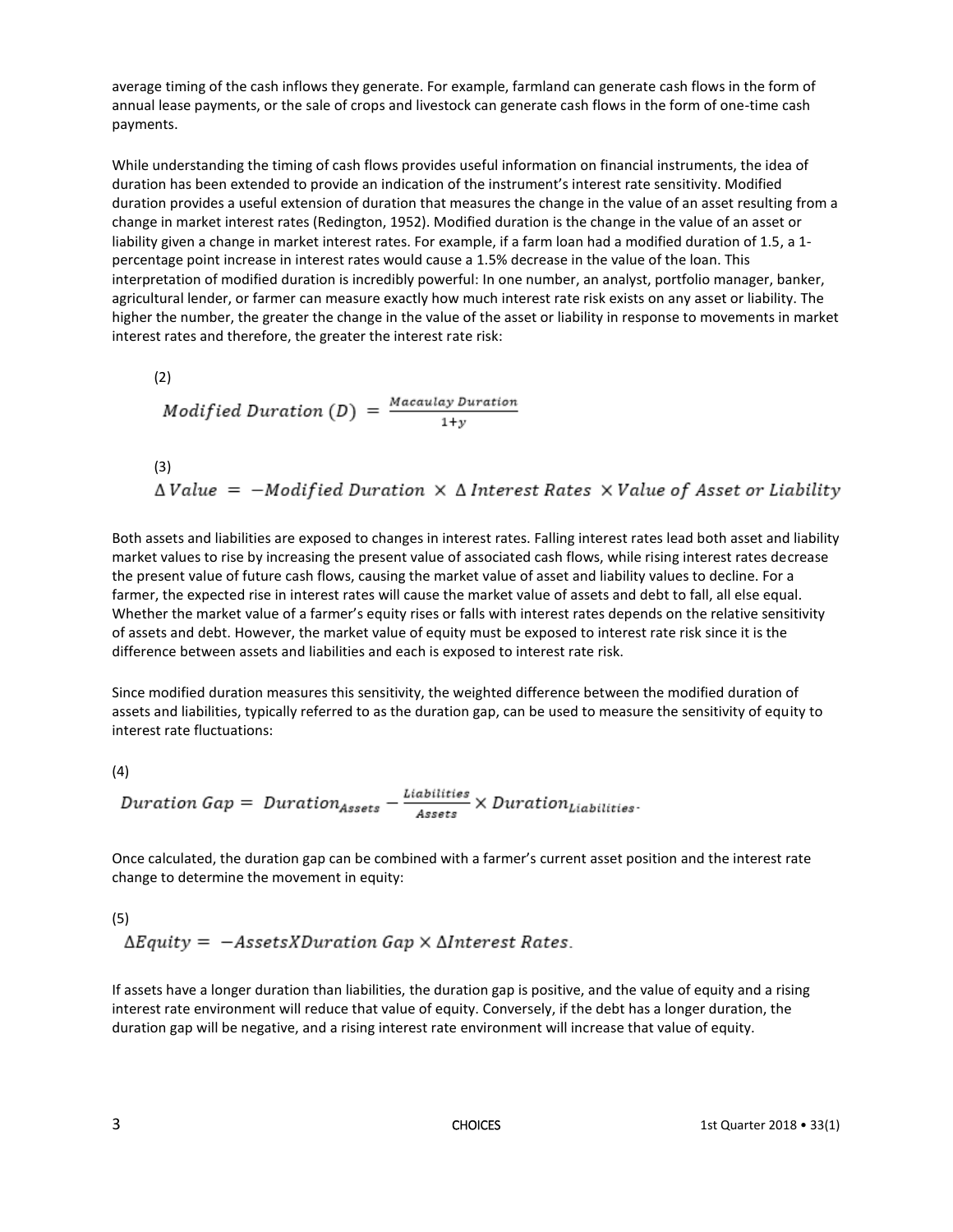## Farmland and Balance Sheet Duration Gaps

Duration gap analysis has been used extensively by the banking and insurance sectors for decades as a way to measure and manage portfolio interest rate risk (Bierwag and Kaufman, 1985). Taken one step further, portfolio managers can immunize their balance sheets from interest rate risk by selecting assets and debts that offset to a duration gap of zero (Redington, 1952). For perfectly immunized portfolios, interest rates can go up and down and the value of the equity in the portfolio will not budge because any changes to asset values will be perfectly offset by changes in the value of liabilities. Applying the analysis to the farm sector highlights the inherent interest rate risk in the farm sector's balance sheet from differences in the duration between farmers' assets and liabilities.

|                               | Assumed  |                                                             | <b>Base Case</b> |
|-------------------------------|----------|-------------------------------------------------------------|------------------|
| <b>Balance Sheet Category</b> | Duration | Logic                                                       | Value            |
| Cash and Short-term           | 0.0      | Cash in hand or highly liquid investments provide no        | 50,000           |
| Investments                   |          | rate sensitivity.                                           |                  |
| Crop Inventory                | 1.0      | At least half of crop inventories will be liquidated within | 200,000          |
|                               |          | the calendar year, with some carryover to the following     |                  |
|                               |          | year.                                                       |                  |
| Animals and Animal            | 1.9      | Animals and breeding livestock have varying cash            | 50,000           |
| Products                      |          | conversion cycles with cattle turnover taking multiple      |                  |
|                               |          | years and poultry and hogs on a much shorter cycle.         |                  |
|                               |          | Two years is a modest average across all livestock in       |                  |
|                               |          | inventory.                                                  |                  |
| Machinery and Vehicles        | 4.2      | Based on a 10-year useful life and the average of three     | 150,000          |
|                               |          | depreciation methods (MACRS, straight-line, and             |                  |
|                               |          | double-declining balance)                                   |                  |
| Real Estate                   | 17.0     | The duration of a perpetuity is (1 + Yield) / Yield. The    | 1,500,000        |
|                               |          | long-run average return to farm real estate has been        |                  |
|                               |          | estimated at 7.7%, but recent returns have been closer      |                  |
|                               |          | to 5%. A value of 6% was used for this calculation.         |                  |
| Real Estate Debt              | 9.1      | Calculated using a 15-year fixed rate, 25-year              | 500,000          |
|                               |          | amortization with a balloon payment in year 15.             |                  |
| Non-Real Estate Debt          | 1.9      | Operating debt is renewed annually but equipment            | 200,000          |
|                               |          | financing may be up to seven years. Two years is an         |                  |
|                               |          | approximate middle ground for the blend of short and        |                  |
|                               |          | medium-term financing.                                      |                  |

To simplify the calculations, the farm balance sheet has been broken up into seven categories, each with a defined duration value (see Table 1). Most assets and debt categories have relatively straightforward expected cash flows. The largest exception also happens to be the largest category, farm real estate. For demonstration purposes, this analysis treats farm real estate as a perpetuity that pays an annual yield of 6%, which is in line with USDA estimates (ERS, 2017). A perpetual average return of 6% implies a duration of 17 years.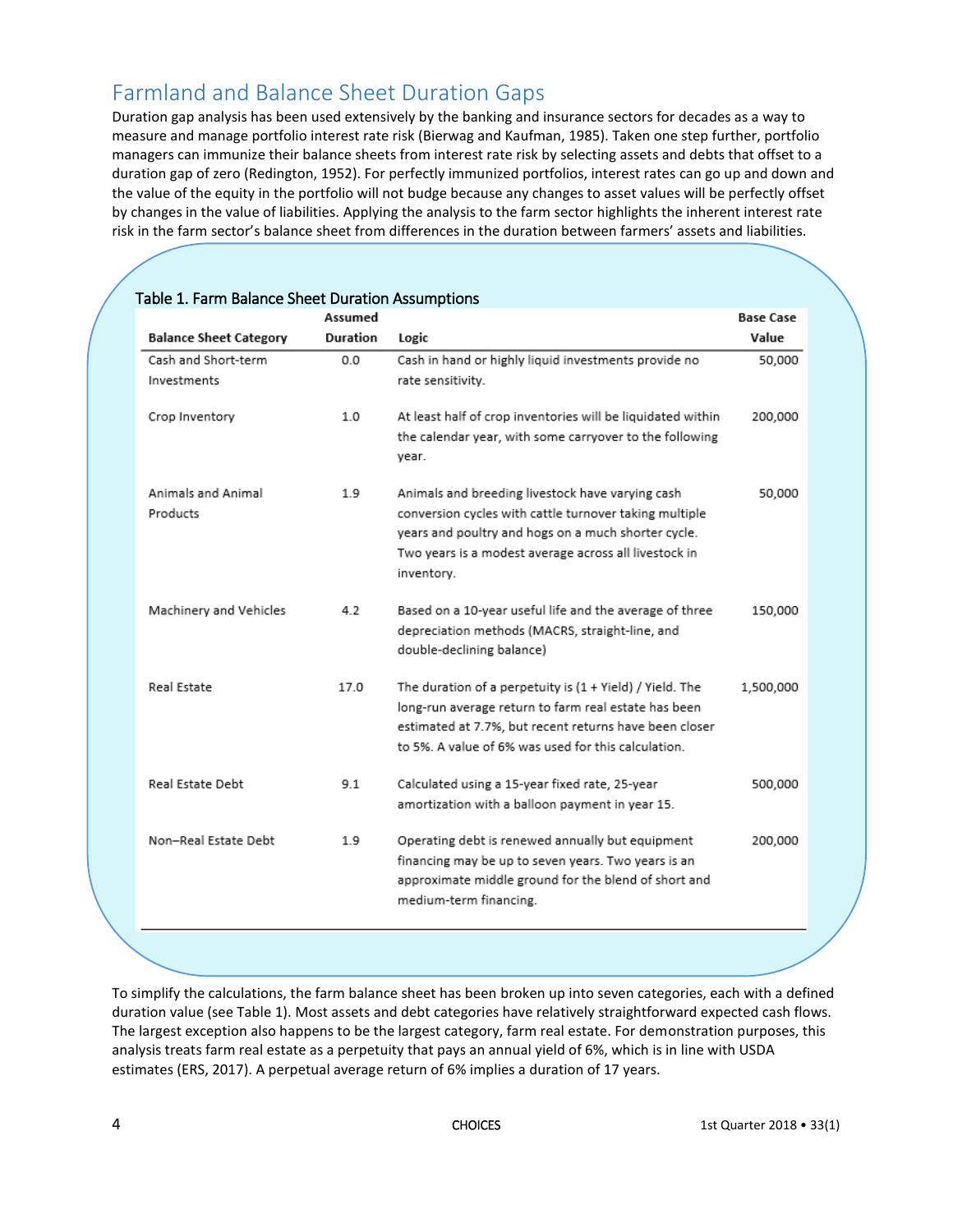Table 1 also lays out a hypothetical cash grain operation in the Midwest with moderate levels of leverage. The values in Table 1 are like those from the USDA's 2016 Agricultural Resource Management Survey (ARMS) but with slightly more debt to better illustrate the effects of duration analysis. The hypothetical operation has very low levels of cash and animal inventory and has more of its assets in either crops in the bin or in the ground, as well as in machinery and land. Approximately 75% of this operation's assets are in the value of farm real estate, a level that mimics the overall sector. On the other side of the balance sheet, the operation has a real estate loan with a 33% loan-to-value and an operating line that mirrors the value of crop for marketing. Weighting the durations by the balance sheet values, the assets have an average duration of 13.5 and the liabilities have an average duration of 7.1. Given the weight of assets and liabilities on the balance sheet, this leaves a duration gap of 11.0. The duration gap implies that a 100-basis point increase in underlying interest rates will decrease the value of equity by 11% of assets, resulting in a loss of roughly \$215,000.

What is the farm operation to do about this erosion of equity? Immunization theory provides a few simple options. The operation could extend the repayment period on their loans to extend the duration of liabilities. Table 2 compares a pair of alternatives for minimizing the impact of rising rates on the operation's equity value to the baseline scenario. The operation could use a strategy that merely affects the length of the leverage rather than the overall amount of leverage in the firm. By simply

| Table 2. Single Farm Operation Duration Example |                            |           |                  |            |  |  |  |
|-------------------------------------------------|----------------------------|-----------|------------------|------------|--|--|--|
|                                                 |                            | Initial   | Value after      |            |  |  |  |
|                                                 | <b>Balance Sheet Group</b> | Value     | 1% Rate Increase | Impact     |  |  |  |
|                                                 | Assets                     | 1,950,000 | 1,685,947        | (264,053)  |  |  |  |
| Baseline                                        | Liabilities                | 700,000   | 650,481          | (49, 519)  |  |  |  |
|                                                 | Equity                     | 1,250,000 | 1,035,466        | (214, 534) |  |  |  |
|                                                 | Assets                     | 1,950,000 | 1,685,947        | (264, 053) |  |  |  |
| Move \$100k<br>Debt to RE                       | Liabilities                | 700,000   | 643,269          | (56,731)   |  |  |  |
|                                                 | Equity                     | 1,250,000 | 1,042,677        | (207, 323) |  |  |  |
| Debt in Cash<br>Add \$100k                      | Assets                     | 2,050,000 | 1,785,947        | (264, 053) |  |  |  |
|                                                 | Liabilities                | 800,000   | 734,135          | (65, 865)  |  |  |  |
|                                                 | Equity                     | 1,250,000 | 1,051,812        | (198, 188) |  |  |  |
|                                                 |                            |           |                  |            |  |  |  |

lengthening the duration of liabilities by refinancing \$100,000 of debt into the longer-term real estate loan, the operation can protect \$8,000 of its equity from interest rate risk. Another option is for the operation to increase its leverage and change the composition of its assets to shorten their average duration. For example, the firm could take out an additional \$100,000 on the long-term loan and use the proceeds to increase their working capital by investing in short-term assets or cash. Holding more short-term cash assets would allow the operation to add liquidity to the balance sheet and reduce the duration gap by shortening the average duration of assets and increasing the average duration of liabilities. In turn, the operation can protect nearly \$20,000 of its equity from interest rate risk.

Importantly, in this example it is virtually impossible for this farm to fully immunize the balance sheet from interest rate risk due to the relatively high duration of farm real estate. Financial institutions often overlay off-balance sheet derivatives such as interest rate futures or swap contracts to tighten the duration gap (Bierwag and Fooladi, 2006). These complex financial instruments are often inaccessible to smaller farm operations, but they should be considered as a possible means of reducing interest rate risk. And while not all farm balance sheets can be fully immunized, any reduction in duration gap can protect equity from the tide of rising interest rates.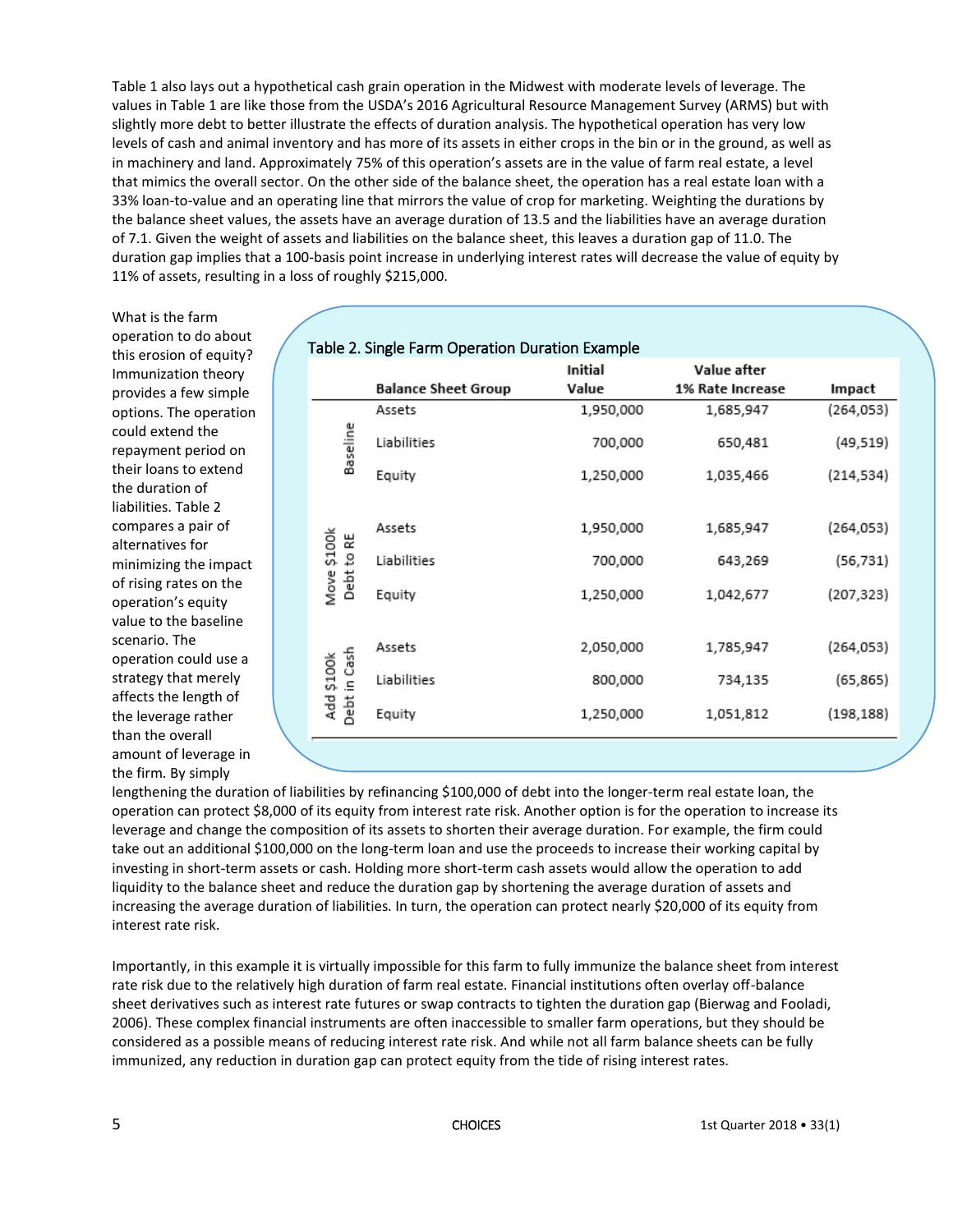## Farm Real Estate Widens Sector Duration Gap

Interest rate risk presents itself in the aggregate farm sector balance sheet as well. By grouping the balance sheet items published by the USDA Economic Research Service into the same classifications used in the previous example, the assumed asset classification durations can be used to calculate the sector's duration gap over time. Given that farm real estate assets have typically made up more than 70% of all farm assets, the long-term nature of farm real estate dominates



the sector's asset duration calculation. Since 1960, the average duration of farm assets is 13.4. Of note, there are periods with a slightly higher farm asset duration in the early 1980s and 2000s, when farm real estate assets were

80% of the balance sheet or higher. Since 1960, farm liabilities have averaged a duration of roughly 5.7, with higher periods in the 1980s and 2000s when farmers used a greater mix of longterm real estate financing.

Figure 3 shows the calculated historical duration gap for the sector from 1960 through 2017. The gap has been gradually increasing as real estate has increased as a percentage of farm assets. Two periods stand out as opposing the slow drift: the boom and subsequent bust of the



1970s and 1980s and the years from 2008 to 2012, when high profit levels increased farm operators' cash and short-term financial positions to record highs. In 2017, the farm balance sheet duration gap stands at 13.7; holding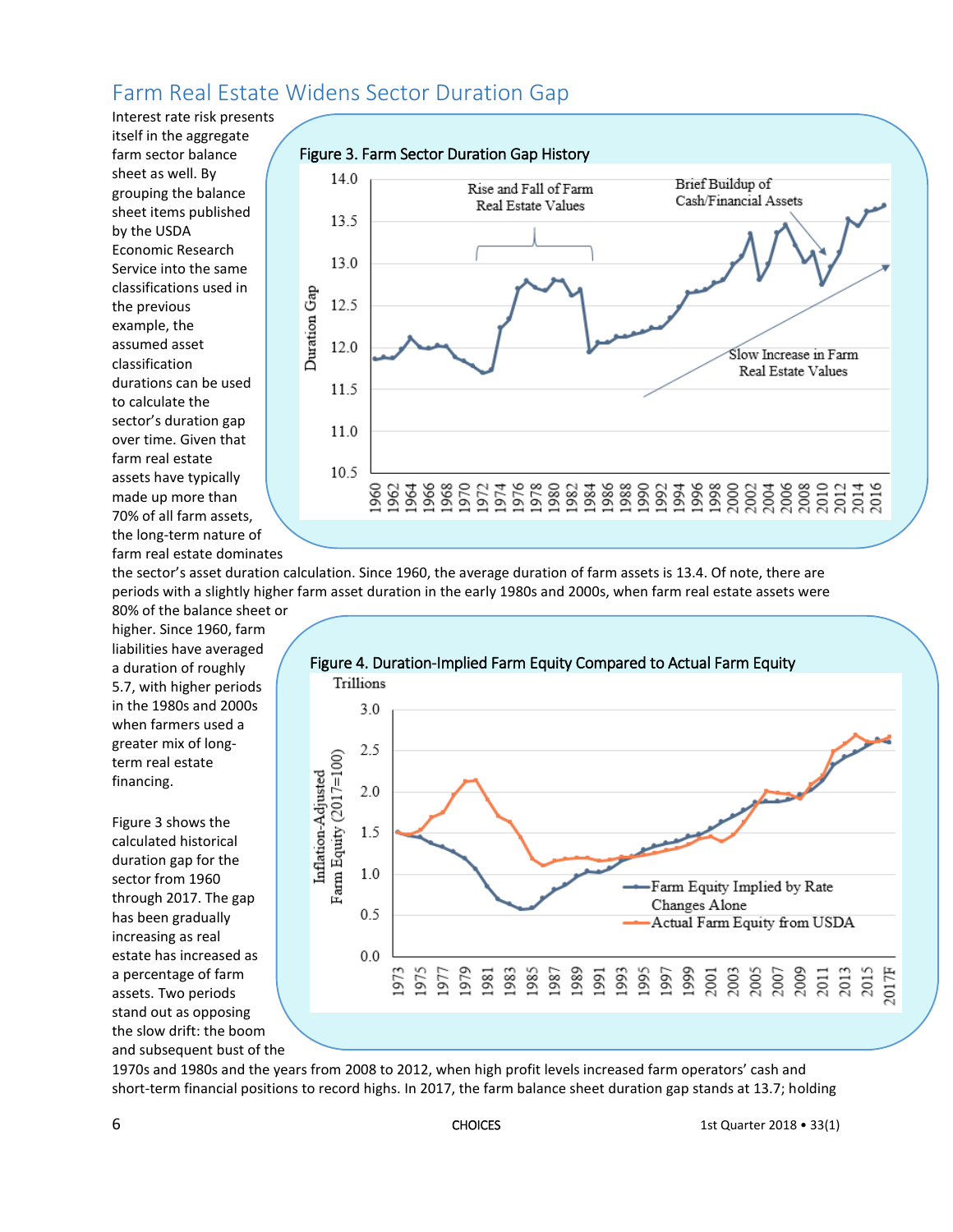everything else constant, if rates rise by 1 percentage point, this analysis indicates farm equity would fall by \$419 billion given the duration gap and initial \$3 trillion asset base.

The duration-implied value of farm equity tracks the path of reported farm equity surprisingly well. The durations of all farm assets and liabilities is easily calculated from the values in Table 1. The implied change in equity from a given starting point is the duration gap multiplied by the level of change in interest rates. Using the annual difference between the 5-year moving average 10-year Constant Maturity Treasury rate as a proxy for yield curve shifts, rolling the implied value of farm assets and liabilities forward is a straightforward exercise. Figure 4 demonstrates the results of such an exercise, beginning with 1973 as a base year and letting farm equity float using only the duration gap and the change in interest rates from the prior year. The rapid rise in interest rates in the late 1970s implied a much deeper drop in farm equity than was experienced, but since 1990, the implied equity and reported equity have moved in near-lockstep. This relationship will be worth monitoring if the market yield curve continues to rise.

### Coping with High Duration

Understanding the balance sheet impacts of interest rate movements is the first step toward preparing for them. The value of future cash flows is affected by the level of interest rates, and asset and liability values are both functions of the value of cash flows. Since farmers' asset and liability values are both sensitive to interest rate changes, farm equity is also affected by interest rate fluctuations. The scenarios outlined in this article illustrate how the long duration of farm real estate can make it difficult for the farm sector to eliminate its duration gap. Accordingly, farmers' equity is adversely exposed to rising interest rates.

However, farm real estate may not be as interest rate sensitive as its duration suggests. Real estate is a natural inflation hedge, and rate sensitivity varies inversely with inflation sensitivity (Leibowitz, 1992). If interest rates increase in response to rising inflation, farm real estate values may not fall but instead rise, as home prices did in the 1970s. Second, landowners facing a sizable duration gap can always choose to lease out portions of their land holdings to shorten the duration of their portfolios. Leases have fixed time horizons with regular repricing, which gives the cash flows associated with the asset the ability to float with the market and thus the sensitivity to changes in market conditions and interest rates is greatly reduced. Finally, today's lending marketplace offers more widely available and longer-duration loan products than were available during the 1980s. In this article, farm real estate debt was modeled assuming a 15-year fixed rate and 25-year amortization, but farmers have access to 20, 25, and even 30-year loan maturities. A 30-year fixed-rate loan has an approximate duration of 17.7, more generally in line with the land itself. Access to longer-duration debt capital could help protect farm equity in the event of rapidly rising interest rates.

### For More Information

- Bierwag, G.O., and I.J. Fooladi. 2006. "Duration Analysis: An Historical Perspective." *Journal of Applied Finance* 16(2):144–160.
- Bierwag, G.O. and G.G. Kaufman. 1985. "Duration Gap for Financial Institutions." *Financial Analysts Journal* 41(2):68–71.

Henderson, J. 2018. " Monetary Policy and Agricultural Commodity Prices: It's All Relative." *Choices* 33(1).

- Kuhns, R., and K. Patrick. 2018. "How Sensitive is Farm Sector Repayment Capacity to Rising Interest Rates and Farm Debt?" *Choices* 33(1).
- Leibowitz, M.L. 1992. "A Look at Real Estate Duration." In M.L. Leibowitz, F.J. Fabozzi, and W.F. Sharpe, ed. *Investing: the Collected Works of Martin L. Leibowitz.* Chicago, IL: Probus Professional Pub, pp. 461–480.
- Macaulay, F.R. 1938. *Some Theoretical Problems Suggested by the Movements of Interest Rates, Bond Yields and Stock Prices in the United States since 1856*. Cambridge, MA: NBER Books.